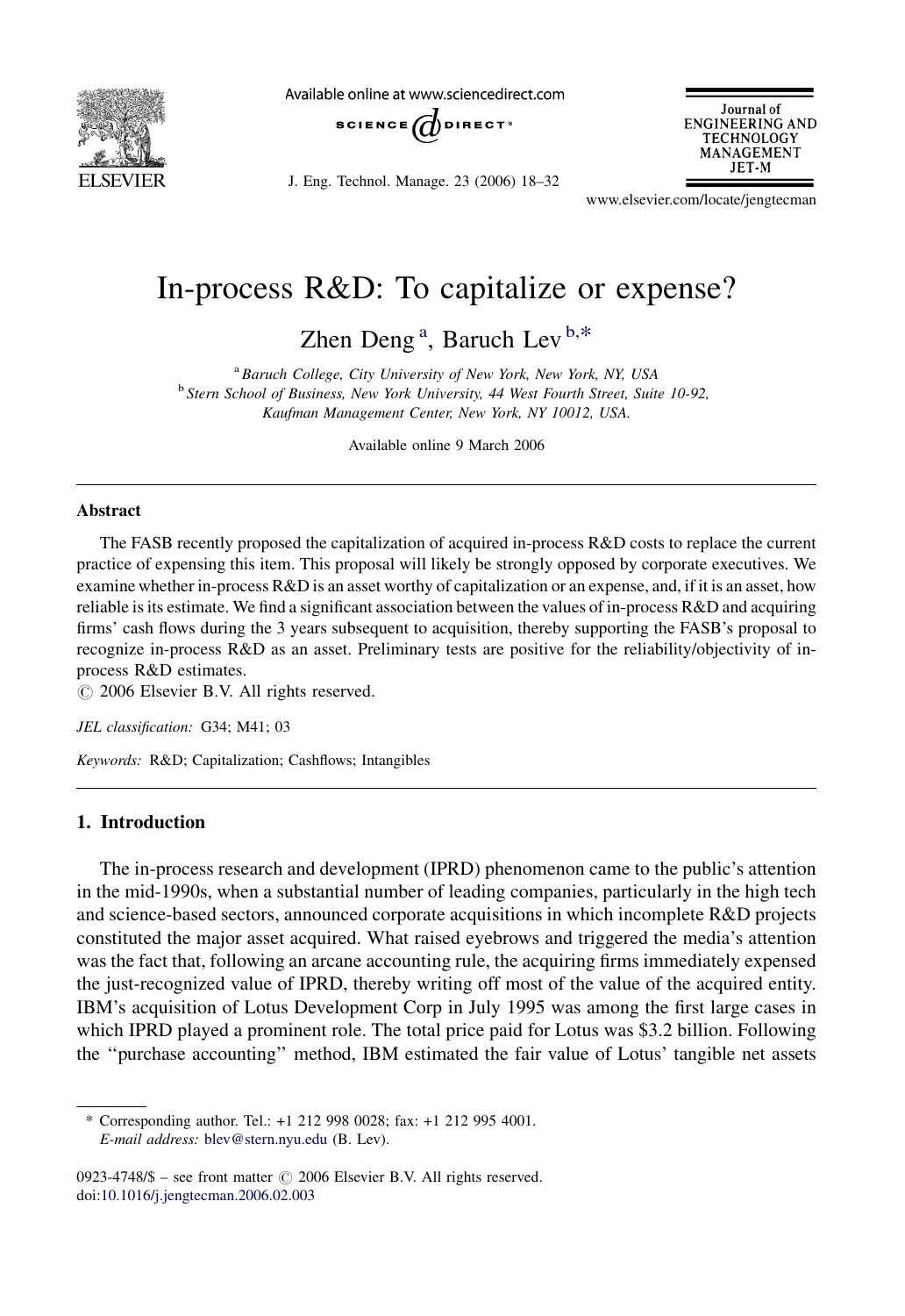(primarily, cash, accounts receivable, land and buildings) at \$305 million, and the fair value of identifiable intangible assets (trademarks, assembled workforce, leasehold improvements) at \$542 million. Current software products were valued at \$290 million, and deferred tax liabilities were estimated at \$305 million. And here comes the crown jewel: IBM estimated the fair value of Lotus' IPRD – new products and services in the process of research and development – at \$1.84 billion, constituting almost  $60\%$  of Lotus' acquisition price. This meant that the acquisition's goodwill – the difference between acquisition price and the total fair value of net assets – was \$564 million.

The consequences of the immediate expensing of IPRD and the means for managing (manipulating) earnings they create attracted the media attention.<sup>1</sup> As indicated by the above example of Lotus' acquisition, the higher the valuation of IPRD – a very soft and subjective value – the lower is the residual value of goodwill, and in turn the lower the hits to future earnings from goodwill amortization.<sup>2</sup> The immediate expensing of IPRD also obviated the future amortization of this asset had it been capitalized, further contributing to future reported earnings. Finally, the immediate expensing of IPRD substantially reduced the asset and equity bases of the acquiring company, thereby inflating widely used profitability measures, such as the return on assets or equity. No wonder, then, that managers strongly support the expensing of IPRD. And no wonder that, when the Financial Accounting Standards Board (FASB) in the late 1990s announced its intention to consider the capitalization of IPRD, it met with a strong opposition of managers, particularly those of high tech companies.<sup>3</sup>

A major unintended, yet expected, consequence of the expensing of IPRD was the inflation of IPRD values by managers of acquiring companies; a tempting proposition, given the considerable uncertainty and subjectivity of estimating the value of incomplete R&D projects. Moreover, this inflationary temptation was exacerbated by the absence of comparable market prices – there are no markets in R&D – that could serve as value benchmarks. In the first systematic study of IPRD comprising of 375 cases, [Deng and Lev \(1997\)](#page-14-0) reported that the mean and median ratios of IPRD to total acquisition price were both 72%, and that the mean ratio of IPRD to the equity (net worth) of the acquiring firms was 41%. These high ratios demonstrate the significant effects of IPRD expensing on key financial variables of acquiring companies. The high values of IPRD expensed by acquiring firms led the Securities and Exchange Commission (SEC) to clamp down on these valuations, forcing numerous companies to restate downward the valuation of previously reported IPRD, and to significant decreases in the subsequent valuations of this asset.4 The bursting of the technology stock price bubble in 2000 and the ensuing recession significantly decreased the number of corporate acquisitions, and with it the economic impact of the IPRD phenomenon. Recently, however, along with the economic and stock market recovery, the mergers and acquisition activity picked up, bringing back to the forefront the questionable accounting treatment of IPRD.

This is the background for the current reconsideration of the accounting treatment of IPRD by the FASB, which motivates our study. Specifically, the FASB – the accounting rule-making body in the United States – now proposes that IPRD shall be capitalized and amortized, or tested

<sup>1</sup> For example, in August 1998, a Wall Street Journal article reported on the SEC concerns that companies were abusing the IPRD charges [\(MacDonald, 1998](#page-14-0)). In March, 1999, another Wall Street Journal article reported the impact of the SEC crackdown on the size of IPRD write-offs [\(MacDonald, 1999](#page-14-0)).<br><sup>2</sup> Until 2001, goodwill had to be amortized over a period of up to 40 years. SFAS No. 142 abolished the amortization of

goodwill and replaced it with an annual impairment test.

<sup>&</sup>lt;sup>3</sup> The FASB subsequently decided not to pursue the reconsideration of the IPRD issue.

<sup>&</sup>lt;sup>4</sup> In a follow up study, [Deng and Lev \(1999\)](#page-14-0) report that the average size of in-process R&D charges as a percentage of purchase price dropped to 45%, from 72%, for mergers that occurred after the SEC started to scrutinize IPRD.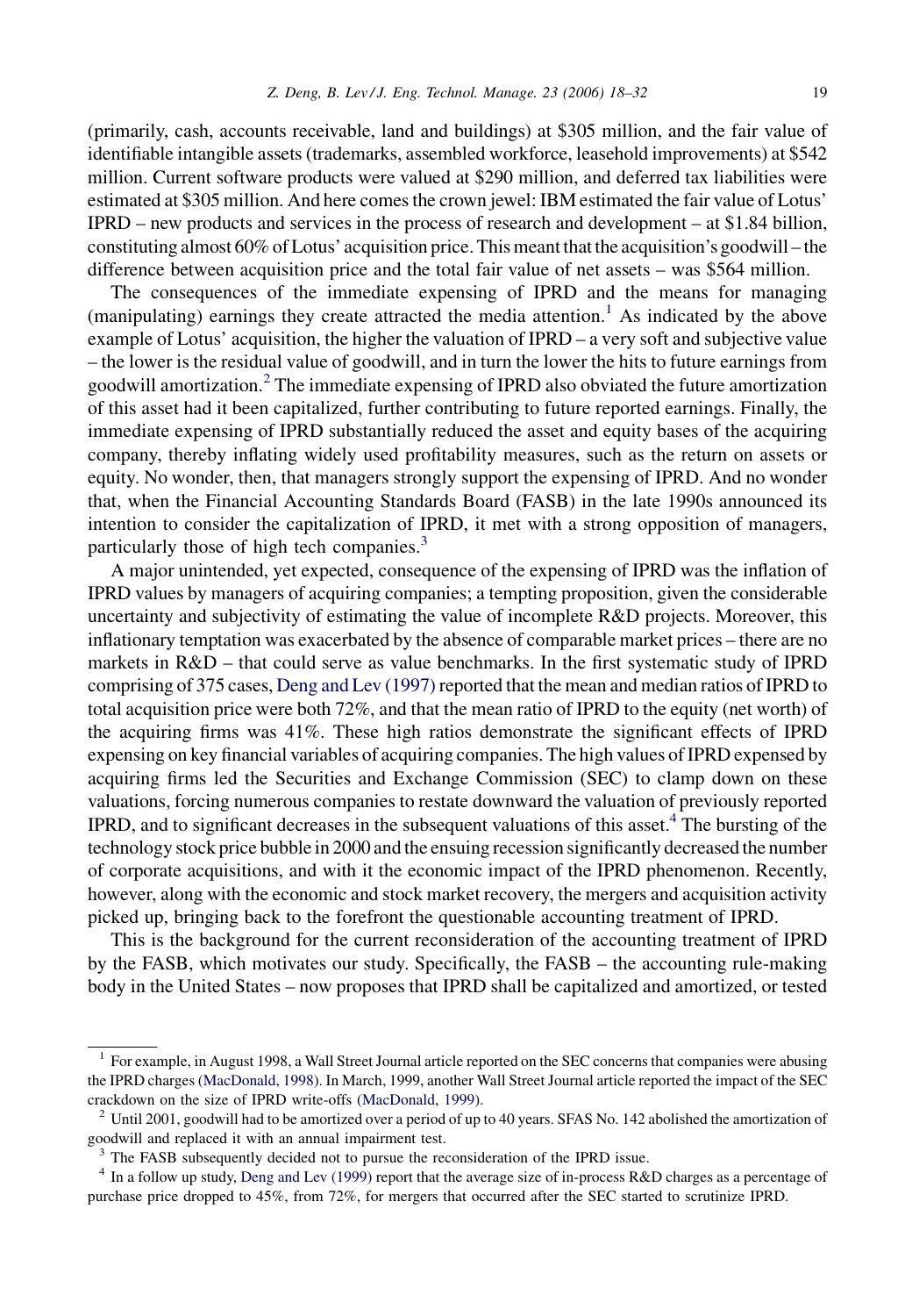periodically for impairment (see Section 2 for elaboration). This proposed change of accounting treatment raises several important issues, foremost of which are the following two: Is IPRD an asset worthy of capitalization, and what is the typical life (amortization period) of IPRD? Below, we examine these questions empirically, and we conclude that IPRD contributes to future cash flows and thus is indeed an asset, and, moreover, that the life of the typical IPRD is at least 3 years.

We provide a brief review of related research before proceeding with our analysis: [Deng and](#page-14-0) [Lev \(1997\)](#page-14-0) documented a significant positive association between expensed IPRD values and quarterly excess (market-adjusted) stock returns in the quarter of acquisition, as well as with market-to-book ratios at the end of the quarter, implying that investors consider IPRD as a valueenhancing asset, rather than an expense. An alternative, cynical explanation to these findings cannot be ruled out: investors' positive response to IPRD is due to the latter's potential for inflating future reported earnings. We overcome this reasoning in the current study by relating IPRD to subsequent cash flows.

In an experimental setting, [Hopkins et al. \(2000\)](#page-14-0) examined whether different methods of accounting for business acquisitions affect analysts' stock price estimates. Responses from 113 buy-side analysts and portfolio managers show that they assign a higher value to acquiring firm's common stock when the acquisition premium is immediately expensed as IPRD rather than capitalized as goodwill and subsequently amortized.

[Dowdell and Press \(2001\)](#page-14-0) examined the impact of the [SEC's](#page-14-0) scrutiny of IPRD write-offs in the financial reports of a sample of firms in the software and computer services industry during 1996– 1998. They found that inspection by the SEC significantly reduced the size of IPRD write-offs following the SEC action and that this also led to material downward revisions of previously reported IPRD write-offs. The authors also documented that firms with high profit expectations by investors (measured by price-to-earnings or price-to-book ratios) wrote off more IPRD than did low-expectations firms, which they interpreted as inconsistent with the income-smoothing and ''big-bath'' hypotheses of earnings management. They also indicated that IPRD restatement announcements were negatively associated with abnormal stock returns (i.e., investors reacted negatively to IPRD restatements).

[Clem et al. \(2004\)](#page-14-0) documented the market reactions to a series of regulatory events related to IPRD during 1998–1999. They noted that the sample firms' stock prices reacted negatively, on average, to announcements of SEC scrutiny of IPRD charges. They also found a positive price reaction to the FASB's decision in the late 1990s that it would defer its plan to require the capitalization of IPRD (see footnote 3). The authors interpreted these findings as evidence that investors ''viewed the potential for increased regulation of IPRD charges as detrimental to the value of R&D intensive firms.''

The order of our discussion is as follows: Section 2 elaborates on the difference between expensing and capitalizing R&D. Section [3](#page-4-0) presents the proposed accounting change concerning IPRD. Section [4](#page-6-0) discusses the empirical tests and findings, while Section [5](#page-11-0) reports on a preliminary reliability test. Section [6](#page-13-0) concludes the paper.

### 2. R&D expensing versus capitalization

Accounting rules in the United States (generally accepted accounting principles—GAAP) require public companies to expense all internal R&D outlays. Expensing means that quarterly and annual R&D expenditures are subtracted from revenues (sales) in the process of calculating net income (earnings). The major characteristic of an expense that distinguishes it from an asset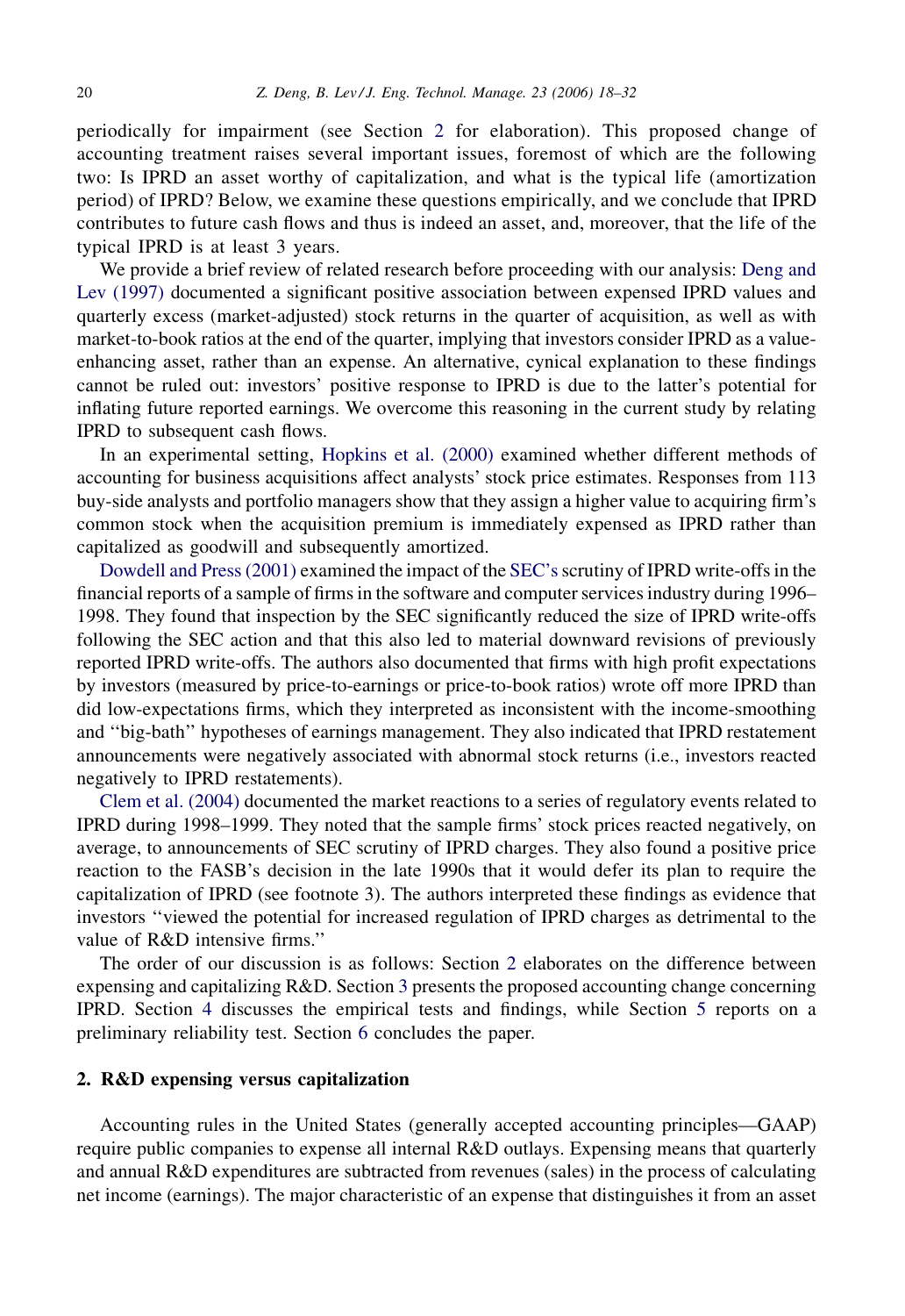(capital) is that it is not expected to generate future benefits. Thus, for example, wages and salaries are expenses because they are paid for past employee performance, and rent is paid for past plant occupancy. This asset–expense distinction clarifies the major controversy concerning R&D expensing: There is no doubt that R&D activities are expected to generate future benefits, such as from sales of drugs or software products. Indeed, extensive empirical evidence documents significant statistical associations between current and past R&D expenditures by companies, and future growth in sales, earnings, and stock prices (see [Lev, 2001,](#page-14-0) Chapter 3). Why then expense R&D? Accounting rule makers claim that while, on average, R&D is associated with future benefits, individual R&D projects developed by specific companies are highly uncertain. Many projects are discontinued or fail to provide reasonable return on development costs. Accounting conservatism, it is claimed, calls for the expensing of such uncertain R&D.

The alternative to R&D expensing is capitalization—that is, the recognition that R&D expenditures constitute an asset that is expected to provide future benefits, like plant, machinery, or inventories. The impact of R&D capitalization on reported financial data is two-fold. The accumulated R&D expenditures appear on the balance sheet among the firm's assets, rather than as expenses, and the quarterly or annual amortization of the R&D capital, which reflects the decrease over time in the asset's benefits, is considered an expense and is subtracted from revenues in the determination of net income. Thus, under capitalization, amortization replaces the R&D actual expenditure, which is currently being fully expensed. Note, that such capitalization of R&D is not permitted under U.S. accounting rules. The proposed change – the subject of this study – pertains only to *acquired* in-process R&D, namely the R&D included in mergers and acquisitions, and not to internal R&D.

So much for accounting rules. But who is right? Accounting rule makers who claim that R&D is too uncertain to deserve the coveted status of an asset (capital), or the challengers (e.g., [Lev and](#page-14-0) [Zarowin, 1999\)](#page-14-0) who claim that while individual R&D projects may be uncertain most public companies engage in the development of portfolios (bundles) of projects (e.g., drugs or software programs under development) that exhibit a combined level of uncertainty that is relatively low? Such a level of R&D uncertainty, claim the challengers, is not significantly higher than the uncertainty of other corporate investments, such as real estate, stocks, or bonds, which are recognized by accountants as assets.

Ultimately, the R&D expensing versus capitalization controversy should be settled on empirical grounds. Indeed, various studies were aimed at resolving this issue. Here are two examples. The only exception to the R&D expensing rule in the U.S. is software development costs. The FASB ruled in 1985 that the R&D (development costs) of software projects that successfully passed technological feasibility tests, such as a beta site, should be capitalized and amortized. This allowed [Aboody and Lev \(1998\)](#page-13-0) to examine whether the extent of software development costs that were capitalized and reported on the balance sheets of software companies as assets are: (1) recognized by investors as such (i.e., reflected as assets in stock prices), and (2) associated statistically with the future earnings of the companies as expected from assets. The empirical answers to these two questions were affirmative. The capitalized software development costs were indeed assets.

The second example of an empirical study on the merits of R&D capitalization deals with regular R&D. [Lev and Sougiannis \(1996\)](#page-14-0) used reported financial data of public companies to determine the values of firms' R&D capital and its amortization rate (that is, to undo the required expensing of R&D). This was statistically performed by relating a firm's earning in a given year to its R&D expenditures in the same and prior 10 years. The annual amortization rates of R&D were derived from the pattern of statistical association between earnings (the benefits) and the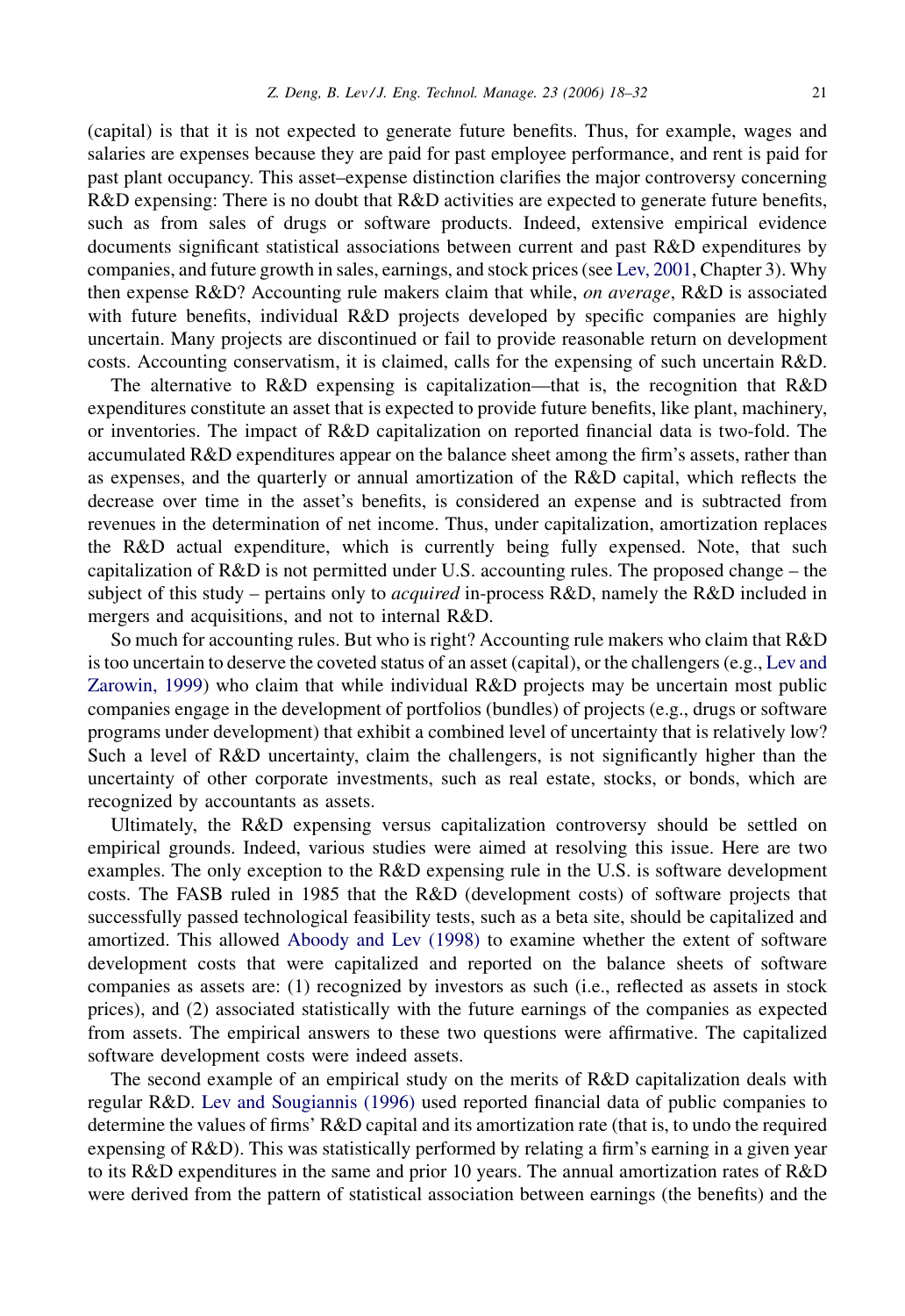<span id="page-4-0"></span>lagged values of R&D expenditures (the costs). Deriving R&D capital and amortization rates enabled Lev and Sougiannis to statistically determine whether investors consider R&D an expense (as accountants claim) or an asset when pricing securities. The evidence, once more, indicated that, on average, R&D is considered by investors an amortizable asset rather than an expense.<sup>5</sup> On the other hand, Kothari et al.  $(2002)$  provided evidence that the contribution of  $R&D$  to the future volatility of earnings – a measure of risk – is higher than the contribution of capital expenditures (physical assets) to earnings volatility.

Under what circumstances would R&D capitalization and amortization result in significantly different financial information (earnings, asset values) released to investors relative to R&D expensing? The determining factor is the *growth rate* of the firm's R&D expenditures. When a firm's R&D does not grow over time, the annual R&D expenditures (in steady state) will equal the annual amortization of the R&D capital, had R&D been capitalized and amortized, and therefore earnings will be the same under expensing and capitalization. However, when the growth rate of R&D is positive, typical to most companies in a growing economy, R&D expenditures (the current accounting expense) are higher than R&D amortization, leading to earnings under R&D capitalization being higher than earnings under expensing. The higher the R&D growth rate, the higher the gap in earnings. Corporate assets and equity values reported on the balance sheet will always be higher under capitalization than under expensing, since even with a zero R&D growth rate, R&D capitalization will result in a positive (and unchanging) R&D asset reported on the balance sheet.

Finally, a sensitive issue: a frequently voiced argument against R&D capitalization is that it provides managers with a means to manipulate reported earnings and asset values. Since the amount of R&D to be capitalized is subjective, managers, it is argued, can play with the capitalized amount to report earnings figures that fit their purposes (e.g., to surpass earnings forecasts by financial analysts). When capitalization is increased, reported earnings will generally rise. While there is undoubtedly some validity to the manipulation-via-capitalization argument, two things should be kept in mind. First, the evidence supporting capitalization (discussed above), though limited, suggests that at least on average the capitalized values provide information relevant to investors. They are not all bad. Second, and more important, the expensing of R&D – the current accounting rule – also affords managers a potent manipulation tool, arguably more damaging than the manipulation via capitalization. Specifically, when R&D is fully expensed and managers wish to increase reported earnings, they can simply cut the actual R&D expenditure (outlay). This, of course, will adversely affect the future growth of the company; hence the adverse effect. In contrast, when R&D is capitalized, a real cut in R&D expenditures will have a small immediate effect on earnings, because the lower  $R&D$  expenditure is first capitalized, and it only gradually affects current and future earnings through the lower R&D amortization. Thus, R&D capitalization provides a certain safeguard against short-sighted decreases in the level of R&D activities aimed at inflating reported earnings.

# 3. Regulatory considerations

Current generally accepted accounting principles (GAAP) mandate the immediate expensing of in-process R&D (IPRD). However, the widespread criticism of this procedure – particularly

 $<sup>5</sup>$  Note, however, that the findings of these and other empirical studies hold *on average*. Thus, accountants' argument</sup> that in certain specific cases R&D does not qualify as an asset is not completely invalidated by the empirical findings.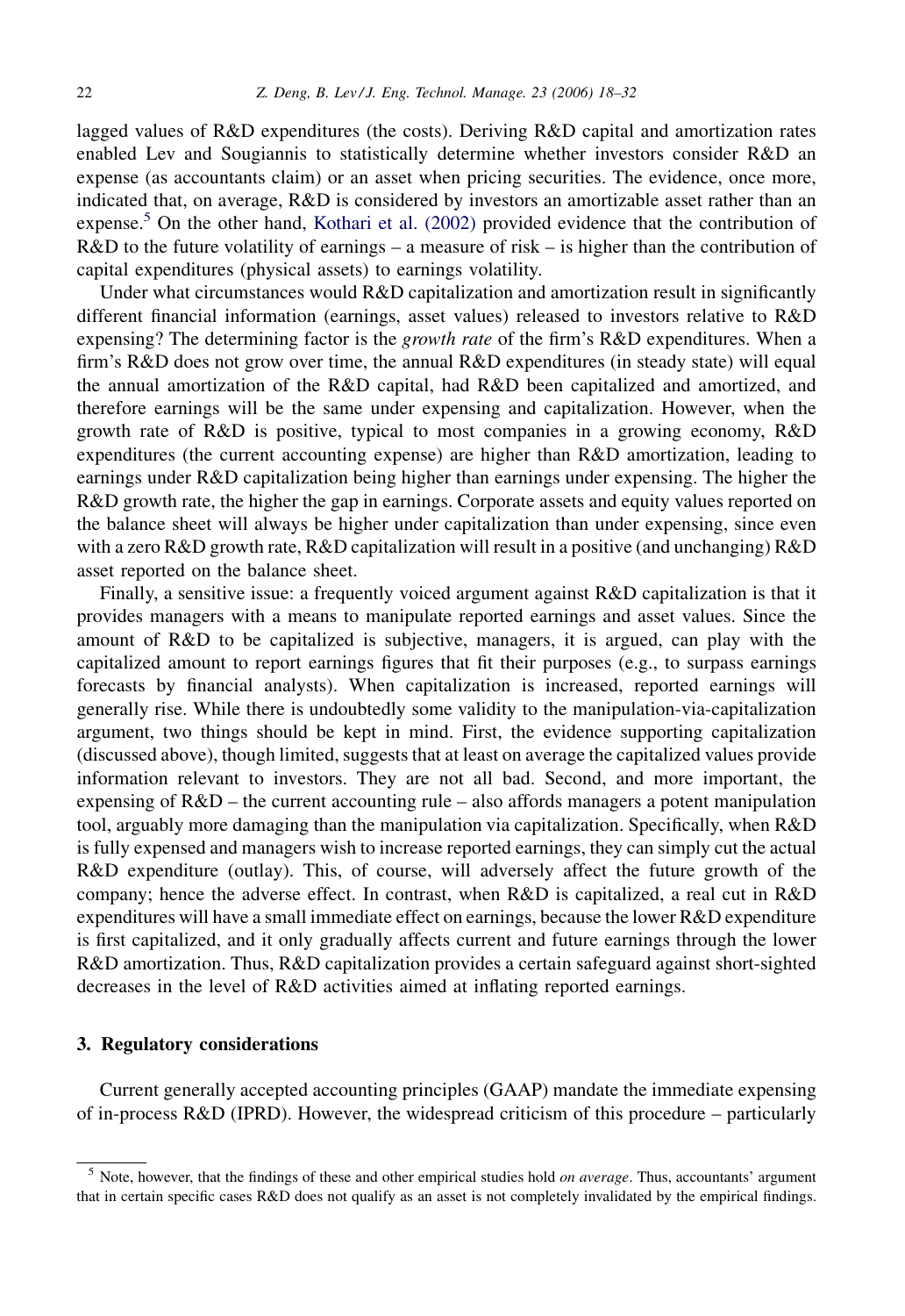in stripping the balance sheet of the values of major acquired assets, and in distorting profitability measures – led those who set accounting standards to reconsider the expensing of IPRD. In 2003, the FASB issued the following statement:

To further the IASB's [International Accounting Standards Board] and the FASB's objective of converging the International Financial Reporting Standards (IFRS) and U.S. GAAP, the Board decided to eliminate the requirement in FASB Interpretation No. 4, Applicability of FASB Statement No. 2 to Business Combinations Accounted for by the Purchase Method, to charge to expense certain IPR&D assets acquired in a business combination. Those acquired IPR&D assets would be recognized as intangible assets; however, research and development expenditures related to those assets incurred subsequent to the date of acquisition would not be capitalized. The Board also decided to amend Statement 142 to clarify that for purposes of applying that Statement, acquired IPR&D assets that are recognized as intangible assets as part of a business combination should be considered indefinite-lived until the completion or abandonment of the associated research and development efforts. At the point of completion, the reporting entity would make a separate determination of the useful life of the completed assets. Accordingly, prior to completion or abandonment, the acquired IPR&D assets would not be amortized and would be subject to the impairment review and testing provisions for indefinite-lived assets.

During 2004, the FASB intends to issue an exposure draft that discusses the proposal to capitalize IPRD and subject it to a periodic impairment test. A final standard for IPRD is expected in 2005.

There are two major reasons for the FASB's change of heart regarding IPRD: convergence of accounting principles with the International Financial Reporting Standards, and the application of one of the main working principles that underpins the business combination standard (FASB Statement No. 141), namely the recognition at fair value of all acquired assets, including intangibles. We elaborate on these reasons thus.

The International Financial Reporting Standard No. 3 on business combinations (IFRS 3, issued in 2004) requires an acquirer to recognize at the acquisition date all the acquired intangible assets that meet the definition of intangibles in IAS 38, and to do so separately from goodwill. This definition states that the intangible be ''identifiable'', namely arises from contractual or other legal rights, and ''separable'', that is ''capable of being separated or divided from the entity and sold, transferred, licensed, rented, or exchanged''. The fair value of the recognized intangible should also be subject to a reliable measurement. The International Standards Board concluded that IPRD should be included among the acquired intangibles that are required to be recognized separately from goodwill. Thus, convergence of U.S. GAAP with the international standards calls for the capitalization of IPRD in the U.S.

The second reason for the change in the FASB's attitude toward IPRD is the application of a major principle that underlies the recognition of assets acquired in a business combination under FASB Statements Nos. 141 and 142. Specifically, those statements call for the separation from goodwill of identifiable intangible assets and their valuation at fair values. According to these statements, IPRD appears to qualify as an intangible asset to be capitalized.

It should be made clear that the FASB's proposed capitalization of IPRD does not extend to IPRD acquired outside of a business combination. Accordingly, even if the FASB's proposal passes, serious inconsistencies regarding the recognition of IPRD in financial reports will remain. It should also be noted that the proposed capitalization of IPRD does not extend beyond the acquisition date. Research and development expenditures related to the acquired projects and incurred subsequent to the date of acquisition will be expensed. One wonders about the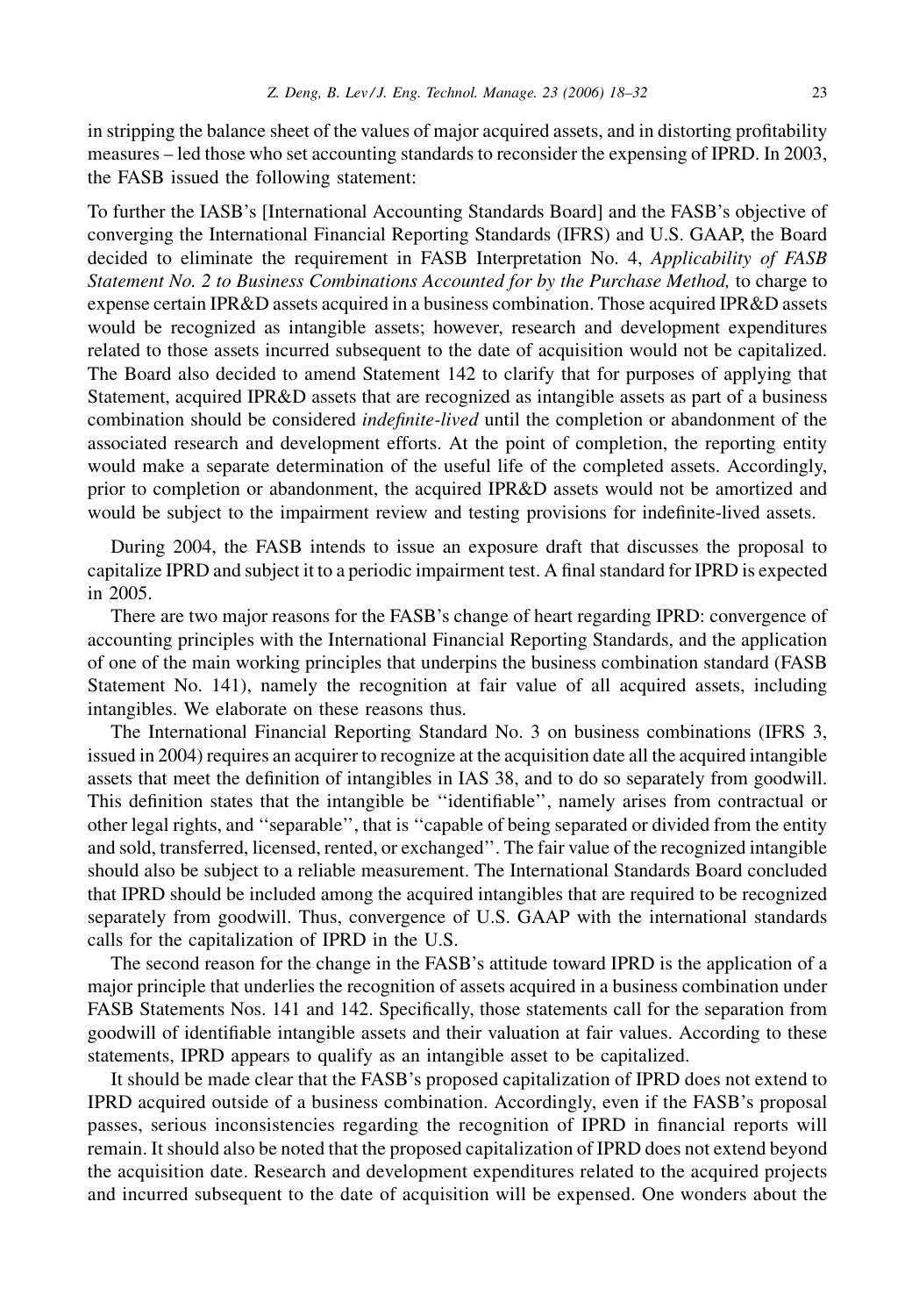<span id="page-6-0"></span>relevance of financial information when one part of an asset is capitalized and another part is expensed, where the dividing line between the two parts (the date of acquisition) is arbitrary with respect to the economic and technological processes of the products under development. Thus, while the FASB's proposed capitalization of acquired IPRD, if passed, will probably improve financial information, such improvement falls short of the ideal of disclosing comparable, value-relevant information.

# 4. Sample, tests, and results

Our initial sample consists of all firms that have IPRD data in Compustat (data item 388) during the period 1993–2000. We require stock market price data in Compustat at the beginning of the year in which the IPRD write-off occurred. The initial sample consists of 551 firm-years. We exclude transactions that occurred after 2000, because we require up to 3 years of future financial and stock price data for our predictive analysis in order to draw inferences on the association between the reported IPRD figure and subsequent cash flows. By excluding transactions that occurred after 2000, we also avoid the confounding impact of [FASB Statement](#page-14-0) [Nos. 141](#page-14-0) and [142](#page-14-0) implementation, which eliminate the pooling method and goodwill amortization. The initial sample did not include transactions that occurred before 1993, because Compustat reports no cases of IPRD charges prior to 1993. To supplement the sample for the pre-1993 period, we collected additional data for IPRD write-offs by searching the LexisNexis database and thereby added observations for 27 firm-years to the initial sample and extending the sample period to 1986–2000. From this sample of 578 firm-years, we remove seven observations that do not have data on operating cash flows (Compustat data 308) or accruals (data 123 minus data 308). We further remove 49 observations that do not have at least 9 monthly CRSP returns data for the calculation of annual abnormal returns. Thus, our regressions that require current– year stock price and financial data are based on a sample of 522 observations. We lose an additional two observations in the regressions that require 2 years (at least 18 monthly returns) of CRSP returns data after the IPRD write-off year. To reduce the impact of outliers, we exclude annual abnormal returns in excess of 100% along with the top and bottom 1% of the financial variables (scaled by beginning-of-the-year market value).

To motivate our tests and provide intuition to the data, [Table 1](#page-7-0) presents information for three sample cases. The first example is Adobe's acquisition of LaserTools and Compumation in 1994. The IPRD expense in 1994 (\$15.5 million) constituted 91% percent of the total acquisition price (\$17.0 million). The proportions of IRPD expense relative to acquisition price were lower in the other two examples: 49% in Sun Microsystems and 58% in IBM's case (mentioned in Section [1](#page-0-0)). The remaining data in [Table 1](#page-7-0) demonstrate the principal variables used in our analysis: They include sales, earnings, cash flows, and size-adjusted stock returns, in the year of acquisition (and IPRD expensing), as well as the values of these variables in each of the 3 years subsequent to the IPRD expensing<sup>6</sup>. The data indicate some differences in patterns. For example, while the earnings of all three companies increased subsequent to acquisition, the cash flows of IBM decreased. Stock returns, which reflect multiple factors and variables, do not always conform with the patterns of earnings and cash flows. Thus, for example, while Adobe's sales, earnings, and cash flows increased continuously subsequent to acquisition, its relative stock price actually

<sup>6</sup> The size-adjusted stock return is the return on the firm's stock (i.e., annual change in stock price adjusted for dividends), minus the average corresponding return on firms of similar size. This is a measure of ''abnormal return.''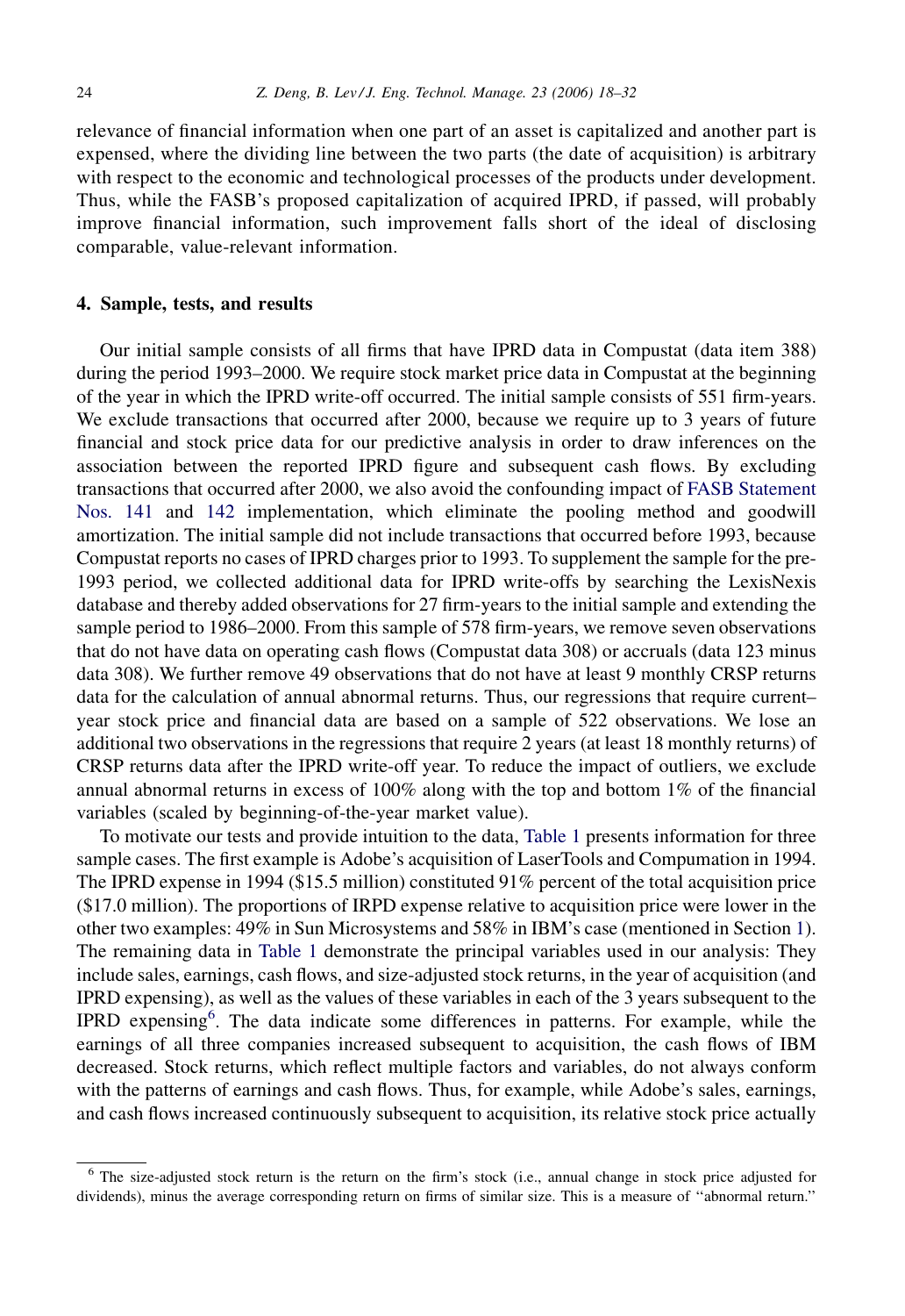<span id="page-7-0"></span>

| Target              | <b>IPRD</b><br>charge                                       | Total<br>acquisition price | Year | Sales | Earnings | Cash from<br>operations | Size-adjusted<br>stock return $(\% )$ |
|---------------------|-------------------------------------------------------------|----------------------------|------|-------|----------|-------------------------|---------------------------------------|
|                     | 15.5                                                        | 17                         | 1994 | 675   | 15       | 155                     | 81                                    |
|                     |                                                             |                            | 1995 | 762   | 93       | 177                     | $-50$                                 |
|                     |                                                             |                            | 1996 | 787   | 153      | 198                     | $\overline{7}$                        |
|                     |                                                             |                            | 1997 | 912   | 187      | 209                     | $-23$                                 |
| Sun Microsystems    |                                                             | 118.2                      | 1996 | 7095  | 477      | 688                     | 29                                    |
| Lighthouse Design   |                                                             |                            | 1997 | 8598  | 762      | 1105                    | $-14$                                 |
|                     |                                                             |                            | 1998 | 9791  | 763      | 1527                    | 45                                    |
|                     |                                                             |                            | 1999 | 11726 | 1031     | 2517                    | 197                                   |
| <b>IBM</b><br>Lotus | 1840                                                        | 3200                       | 1995 | 71940 | 4178     | 10708                   | $-12$                                 |
|                     |                                                             |                            | 1996 | 75947 | 5249     | 10275                   | 24                                    |
|                     |                                                             |                            | 1997 | 78508 | 6093     | 8865                    | $\mathfrak{Z}$                        |
|                     |                                                             |                            | 1998 | 81667 | 6328     | 9273                    | 51                                    |
|                     |                                                             |                            |      |       |          |                         |                                       |
|                     | LaserTools and Compumation<br>Integrated Micro Products and | 57.9                       |      |       |          |                         |                                       |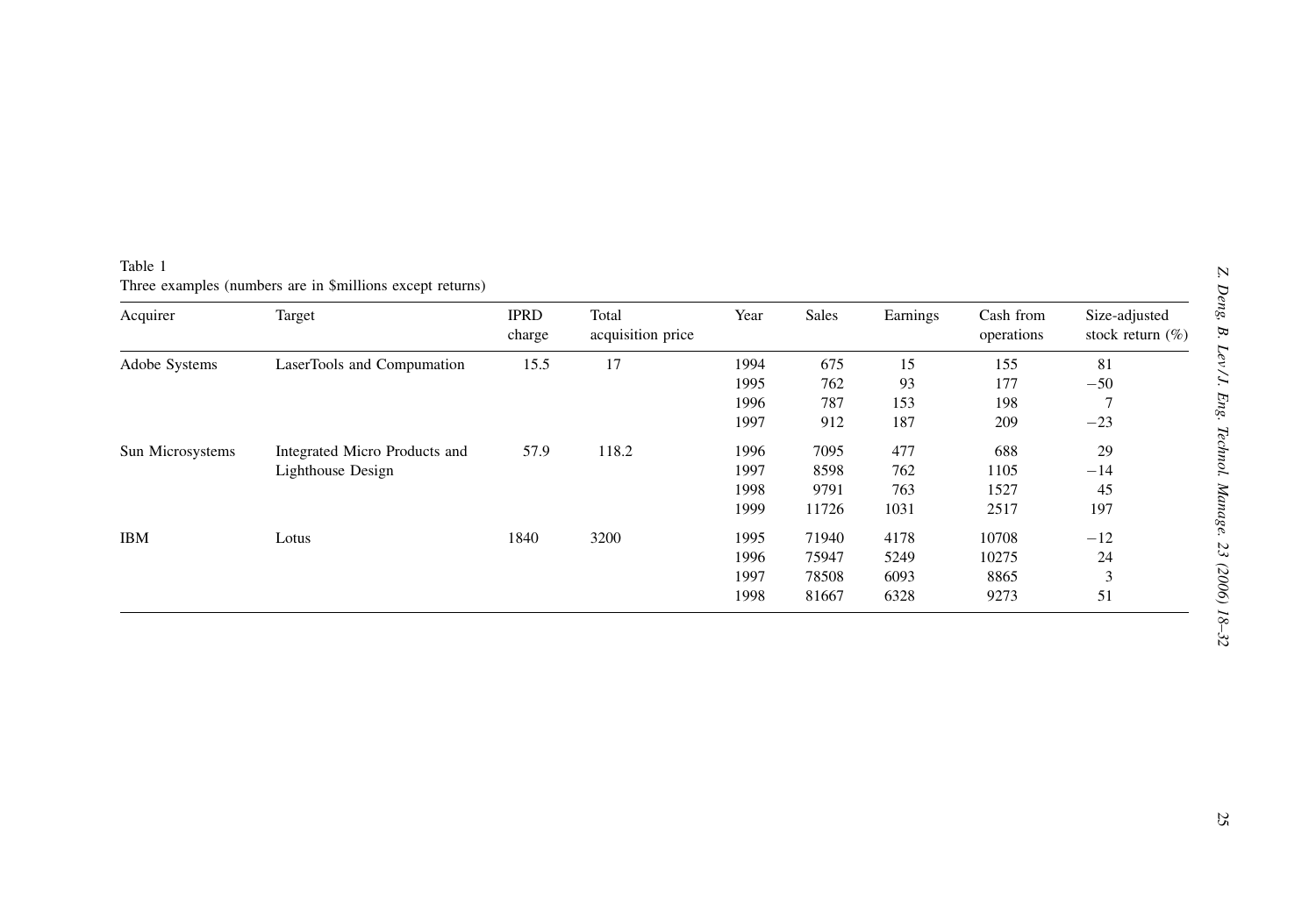decreased (negative size-adjusted returns) in years  $t + 1$  and  $t + 3$  after acquisition. The regression results reported below reflect, of course, the general patterns in the sample data, rather than individual idiosyncrasies.

Our tests consist of two principal regression strategies: (a) we regress contemporaneous (same year) and subsequent year size-adjusted *stock returns* on annual earnings, which we break down into three components: cash flows from operations (CFO), accounting accruals adjusted for the expensing of IPRD (i.e., the accruals before the expensing of IPRD), and – the focus of this study – the expensed IPRD. (b) We also regress subsequent *cash flows from operations* (CFO) on current cash flows, adjusted accruals, and IPRD. The first (stock return) tests are aimed at assessing investors' valuation of IPRD, whereas the second set of tests (subsequent cash flows) seeks to determine whether IPRD is an asset or an expense<sup>7</sup>. SFAS No. 142 defines the useful life of an intangible asset as ''the period over which the asset is expected to contribute directly or indirectly to the future cash flows of the entity.'' Given that IPRD can contribute to several future years, we use several intervals of subsequent cash flows: operating cash flows for the year after the write-off (year  $t + 1$ ), the second year after the write-off (year  $t + 2$ ), the third year after the write-off (year  $t + 3$ ), the average of years  $t + 2$  and  $t + 3$ , and the average of years  $t + 1$  through  $t + 3$ . Stock returns are buy-and-hold returns that begin 4 months after the end of the write-off year (to make sure that investors have had an opportunity to digest the year t financial report). Size-adjusted (abnormal) returns are calculated by deducting the valueweighted average return for all firms in the same size-matched decile of the sample firm, where size is measured as the firm's market capitalization at the beginning of the return period<sup>8</sup>. To control for size differences across the sample firms, we divide each of the variables in the regressions by the firm's market value at the beginning of the year; stock returns, however, are already scaled (measured in percentages) and are thus excepted from this scaling.

An important note: when an investment – IPRD in our case – is statistically related to subsequent cash flows, one has to account in the regression for subsequent investments, which could also affect future cash flow. Thus, for example, the firm's cash flow 2 years hence  $(t + 2)$ could be affected by capital expenditures and R&D in  $t + 2$ , in addition to IPRD in year t. We control for subsequent investments by including the subsequent years' R&D and capital expenditures among the independent variables of the regressions described above. Thus, for example, cash flows of year  $t + 1$  are regressed on year-t cash flows, adjusted accruals, and IPRD, as well as on R&D and capital expenditures from year  $t + 1$ ; similarly for cash flow regressions for years  $t + 2$  and  $t + 3$ .

And now to the data. The summary statistics for the pooled sample, presented in [Table 2,](#page-9-0) indicate that the mean (median) size-adjusted stock return in the year of acquisition (and the IPRD expensing) was negative,  $-4.32\%$  ( $-8.10\%$ ).<sup>9</sup> Thus, on average, the sample companies were not successful market performers, and likely the firms engaged in corporate acquisitions to boost operating performance and investors' growth perceptions. (Note that such acquisitions were a common feature of all companies in the sample, although some conducted multiple acquisitions per year and/or over the sample period (1986–2000).) Indeed,

Recall that the defining characteristic of an asset is that it generates future cash flows.

<sup>8</sup> Adjusting returns for size is a preliminary adjustment for risk.

<sup>9</sup> Recall that the annual stock return in the acquisition and subsequent years is measured from the fourth month of the fiscal year through the fourth month of the following year, to include in the return the publication of the annual financial report, which includes the IPRD write-off.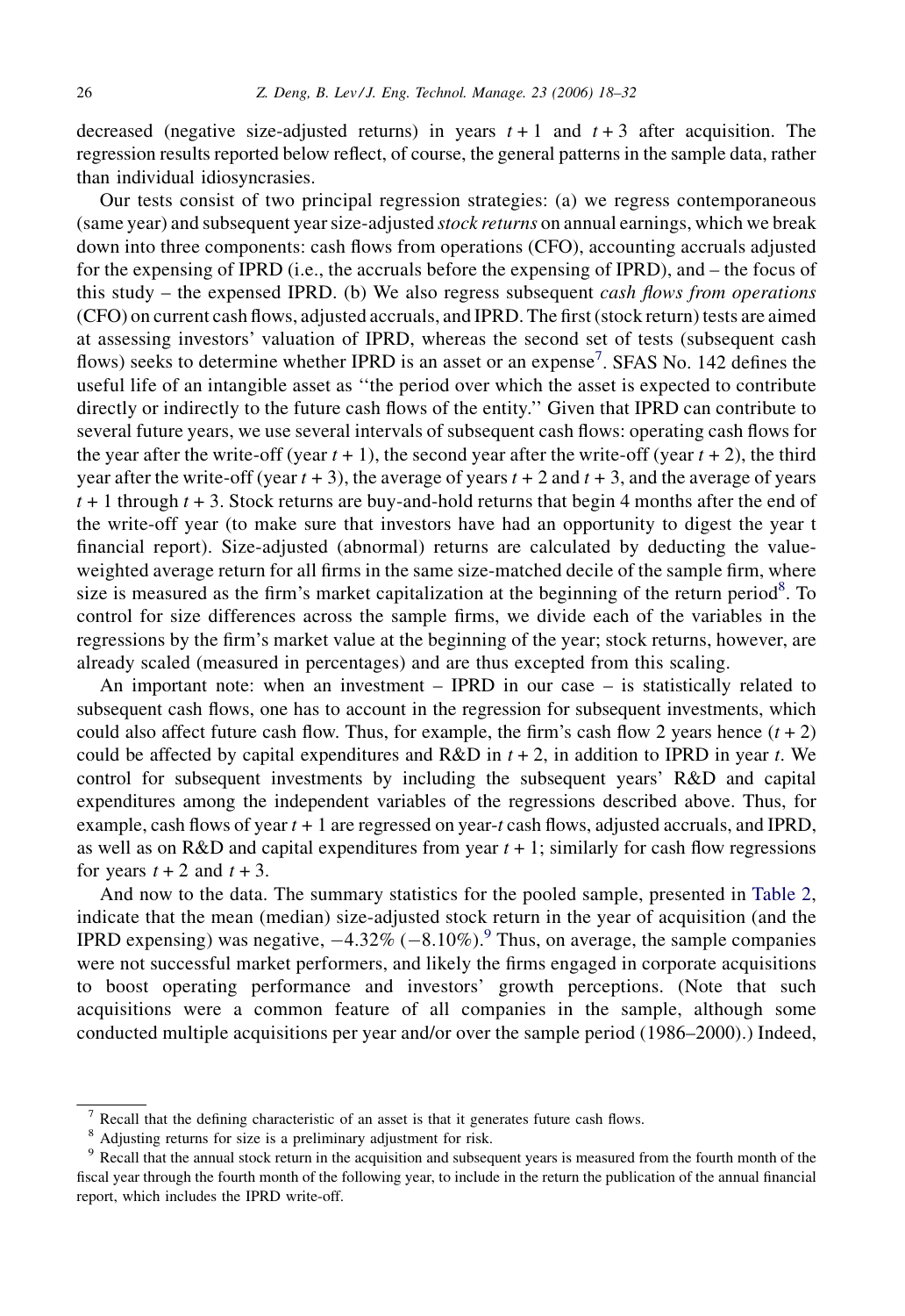<span id="page-9-0"></span>

| Table 2                |  |
|------------------------|--|
| Descriptive statistics |  |

| Variable                       | Mean     | Median   | S.D.  |
|--------------------------------|----------|----------|-------|
| Current return                 | $-0.043$ | $-0.081$ | 0.443 |
| Next year return               | 0.008    | $-0.074$ | 0.552 |
| Cash flow from operations      | 0.045    | 0.046    | 0.077 |
| Next-year cash flow            | 0.040    | 0.042    | 0.086 |
| Second-year-ahead cash flow    | 0.038    | 0.041    | 0.082 |
| Third-year-ahead cash flow     | 0.041    | 0.042    | 0.080 |
| Years 2- and 3-ahead cash flow | 0.042    | 0.044    | 0.066 |
| Three-years-ahead cash flow    | 0.045    | 0.048    | 0.061 |
| Accruals                       | $-0.100$ | $-0.050$ | 0.169 |
| <b>IPRD</b>                    | 0.032    | 0.009    | 0.062 |

The full sample consists of 522 firm-years with IPRD data during the period 1986–2000. For the period 1993–2000, firms must have IPRD data on annual Compustat industrial and research files. For the pre-1993 period, IPRD data were hand collected from firms' 10 K filings. Firms must also have market price data at the beginning of the IPRD write-off year and CRSP returns data. Annual returns in excess of 100% are deleted. Financial variables in excess of the top and bottom one percentiles are winsorized. Contemporaneous return is the 12-month buy–hold size-adjusted return for the year of IPRD write-off (year t), measured starting 4 months after the end of fiscal year  $t - 1$ . Size-adjusted return is calculated by deducting the value-weighted mean return for all firms in the same size-matched decile, where size is measured as market capitalization at the beginning of the return cumulation period. Next-year return is the 12-month buy–hold size-adjusted return for the year after IPRD write-off. Cash flows from operations (CFO) is Compustat data #308 for the year of the IPRD write-off. Accruals is earnings (data #123) minus CFO, excluding IPRD write-off (data #388). IPRD is as defined above for pre-1993 and 1993–2000. Next-year cash flow is CFO for the year after the write-off (year  $t + 1$ ). Second-yearahead cash flow is CFO for year  $t + 2$ . Third-year-ahead cash flow is CFO for year  $t + 3$ . Years 2- and 3-ahead cash flow is the mean CFO for years  $t + 2$  and  $t + 3$ . Three-years-ahead cash flow is the mean CFO for years  $t + 1$  to  $t + 3$ . All variables except returns are scaled by the market capitalization at the beginning of the period.

the mean size-adjusted stock return in the year following the acquisition was slightly positive, 0.83%, whereas the median was still negative  $(-7.37%)$ . The cash flows of the sample firms were positive in the year of acquisition as well as in the three subsequent years: Mean (median) cash flows scaled by market value were 4.54%, 3.96%, 3.81%, 4.07% (4.64%, 4.23%, 4.06%, 4.19%), for the year of acquisition and the following 3 years, respectively. Finally, the IPRD expense amounted to a mean (median) of 3.20% (0.94%) of the market value of the firm at the beginning of the year of acquisition.

[Table 3](#page-10-0) provides estimates of the regressions of stock returns and subsequent cash flows on current (year-of-acquisition) cash flows, accounting accruals before the expensing of IPRD, and the IPRD expense (as well as on subsequent years' R&D and capital expenditures). The top row in panel A indicates that the coefficient of each of the three independent variables, in particular that of IPRD, is positive and statistically significant. Thus, in conformity with previous findings for the mid 1990s ([Deng and Lev, 1997\)](#page-14-0), investors do consider the acquired IPRD as a value-enhancing proposition, rather than an expense.<sup>10</sup> Panel A, row 2, reports on the regression of next year's size-adjusted return on the current components of earnings and indicates that IPRD is still marginally significant. However, this significance vanishes in the corresponding regression of panel B, where firms appear only once in the sample. We conclude, therefore, that investors' valuation of IPRD was, on average, efficient, fully reflecting the value of IPRD in the year of acquisition.

 $10$  In such regressions, the estimated coefficients of real expenses – such as salaries and wages, or rent – are negative.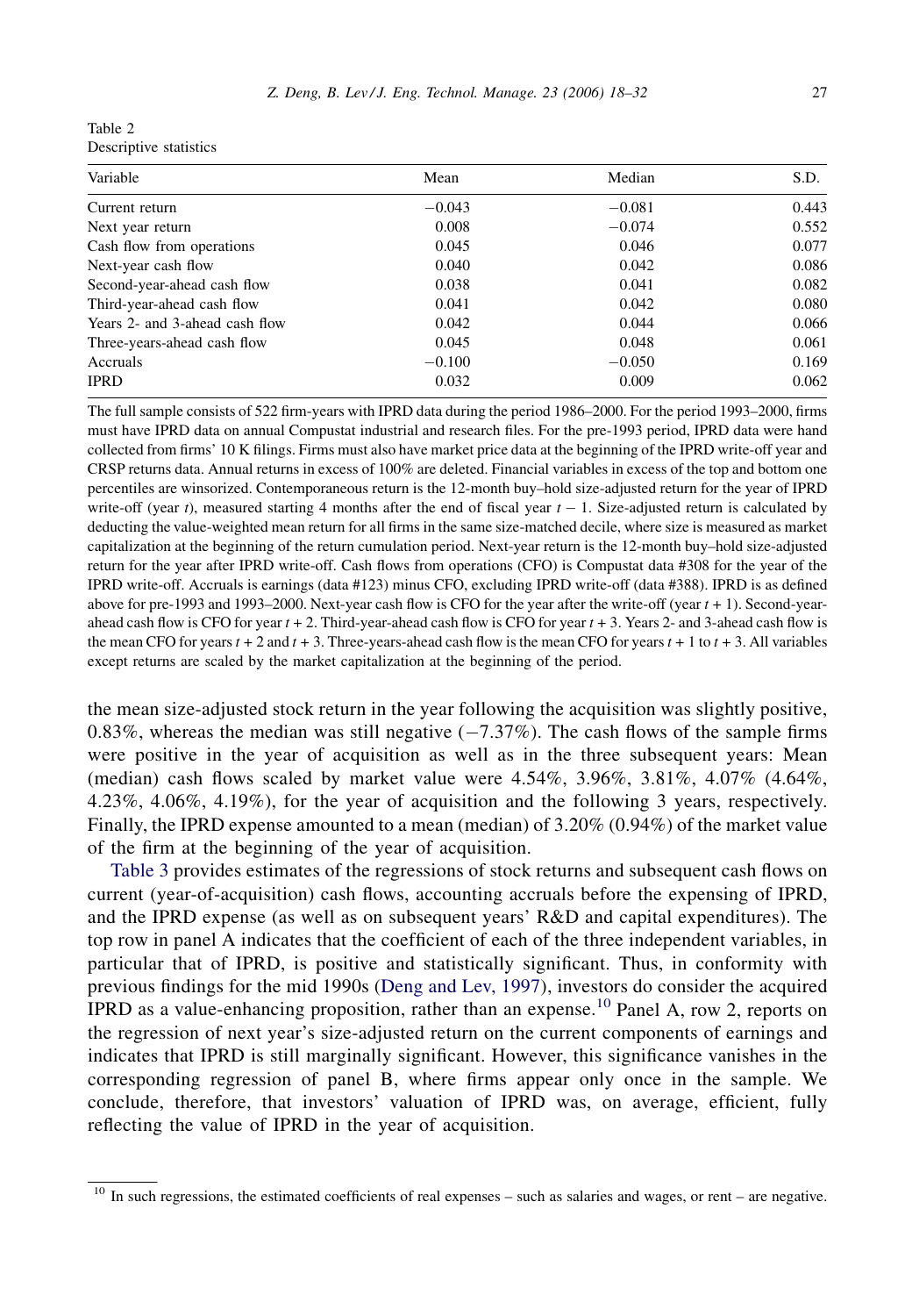<span id="page-10-0"></span>

| ۱ |  |
|---|--|
|---|--|

Estimates from regressions of current and future stock returns and future cash flows on current cash flows, accruals, and inprocess R&D

| Dependant variable                                                                                | Independent variables |                         |             |             |       |  |  |
|---------------------------------------------------------------------------------------------------|-----------------------|-------------------------|-------------|-------------|-------|--|--|
|                                                                                                   | Intercept             | Cash from<br>operations | Accruals    | <b>IPRD</b> | $R^2$ |  |  |
| Panel A: Analysis of total sample ( <i>t</i> -values in parentheses)                              |                       |                         |             |             |       |  |  |
| Contemporaneous return                                                                            | $-0.195(-5.163)$      | 2.059(6.25)             | 1.227(3.08) | 3.131(3.52) | 0.09  |  |  |
| Next-year return                                                                                  | $-0.181(-4.92)$       | 1.889(5.55)             | 0.497(1.28) | 1.500(1.73) | 0.06  |  |  |
| Next-year cash flow from operations                                                               | 0.007(1.42)           | 0.689(15.29)            | 0.189(3.80) | 0.272(2.45) | 0.38  |  |  |
| Second-year-ahead cash flow                                                                       | 0.009(1.89)           | 0.505(11.18)            | 0.267(5.51) | 0.520(4.68) | 0.31  |  |  |
| Third-year-ahead cash flow                                                                        | 0.022(2.77)           | 0.668(8.54)             | 0.245(2.88) | 0.431(2.25) | 0.24  |  |  |
| Years 2- and 3-ahead cash flow                                                                    | 0.029(4.35)           | 0.608(9.88)             | 0.261(3.84) | 0.490(3.16) | 0.26  |  |  |
| Three-years-ahead cash flow                                                                       | 0.021(3.61)           | 0.668(13.32)            | 0.287(5.36) | 0.536(4.41) | 0.35  |  |  |
| Panel B: Analysis of single sample representation of each firm ( <i>t</i> -values in parentheses) |                       |                         |             |             |       |  |  |
| Contemporaneous return                                                                            | $-0.305(-5.27)$       | 2.195(3.93)             | 1.420(3.31) | 2.992(2.55) | 0.16  |  |  |
| Next-year return                                                                                  | $-0.171(-2.77)$       | 0.846(1.59)             | 0.291(0.43) | 0.618(0.40) | 0.00  |  |  |
| Next year cash flow from operations                                                               | 0.009(0.88)           | 0.677(7.57)             | 0.197(2.48) | 0.156(0.76) | 0.38  |  |  |
| Second-year-ahead cash flow                                                                       | 0.003(0.27)           | 0.665(7.77)             | 0.476(6.58) | 0.930(4.95) | 0.42  |  |  |
| Third-year-ahead cash flow                                                                        | 0.054(2.59)           | 1.024(5.87)             | 0.477(2.54) | 1.023(2.30) | 0.42  |  |  |
| Years 2- and 3-ahead cash flow                                                                    | 0.027(1.55)           | 0.894(6.37)             | 0.497(3.34) | 1.051(2.99) | 0.35  |  |  |
| Three-years-ahead cash flow                                                                       | 0.008(0.51)           | 0.904(7.51)             | 0.506(4.09) | 0.958(3.30) | 0.37  |  |  |

See [Table 1](#page-7-0) note for variable definitions. To conserve space, the coefficients of subsequent years' R&D and capital expenditures in the cash flow regressions are not reported. See Panel A for variable definition. This table is based a subsample of 215 firms that appear only once in the sample.

The remaining rows in Table 3, panel A, report regression estimates where the dependent variables are annual, mean-value cash flows subsequent to the year of acquisition and IPRD value. These regressions probe whether IPRD is an asset (i.e., associated with subsequent cash flows) or an expense. When the subsequent 3 years are considered individually, IPRD is clearly positively and significantly related to cash flows in each of the three postacquisition years. When we average the cash flows of the following 2 and 3 years (bottom two rows in panel A), the coefficient of IPRD is once again statistically significant at the 1% level. We thus have a clear indication that IPRD is associated with future cash flows, as expected from an asset.

The regressions reported in Table 3, panel A, include firms that appear more than once in the sample, due to multiple acquisitions during the sample period. This detracts from the reliability of the significance tests of the estimated coefficients. Accordingly, Table 3, panel B, reports regressions for a subsample (215 firm-years) that features each firm only once (firms with multiple acquisitions in more than one fiscal year are excluded from this sample). It is evident that panel B estimates are very similar to those of panel A: With the exception of next-year's cash flows, the IPRD coefficient is significant at the 1% level in all the future cash flow regressions. We therefore conclude that IPRD is, on average, associated with the firm's cash flows over at least three subsequent years. This evidence supports the general recognition of acquired IPRD as an asset.

Finally, most of our sample firms are concentrated in four high tech and science-based industries: 30% in software, (2-digint SIC 73), 13% in pharmaceutics and biotech (SIC Code 28), 15% in computers (SIC Code 35), and 16% in electronics (SIC Code 36). Accordingly, we wish to examine whether our overall sample findings also hold for these industries. Toward this end, we reran the analyses summarized in Table 3 for each of the four industry groups. The estimates (not reported) indicate that for pharma/biotech and software companies the estimates related to the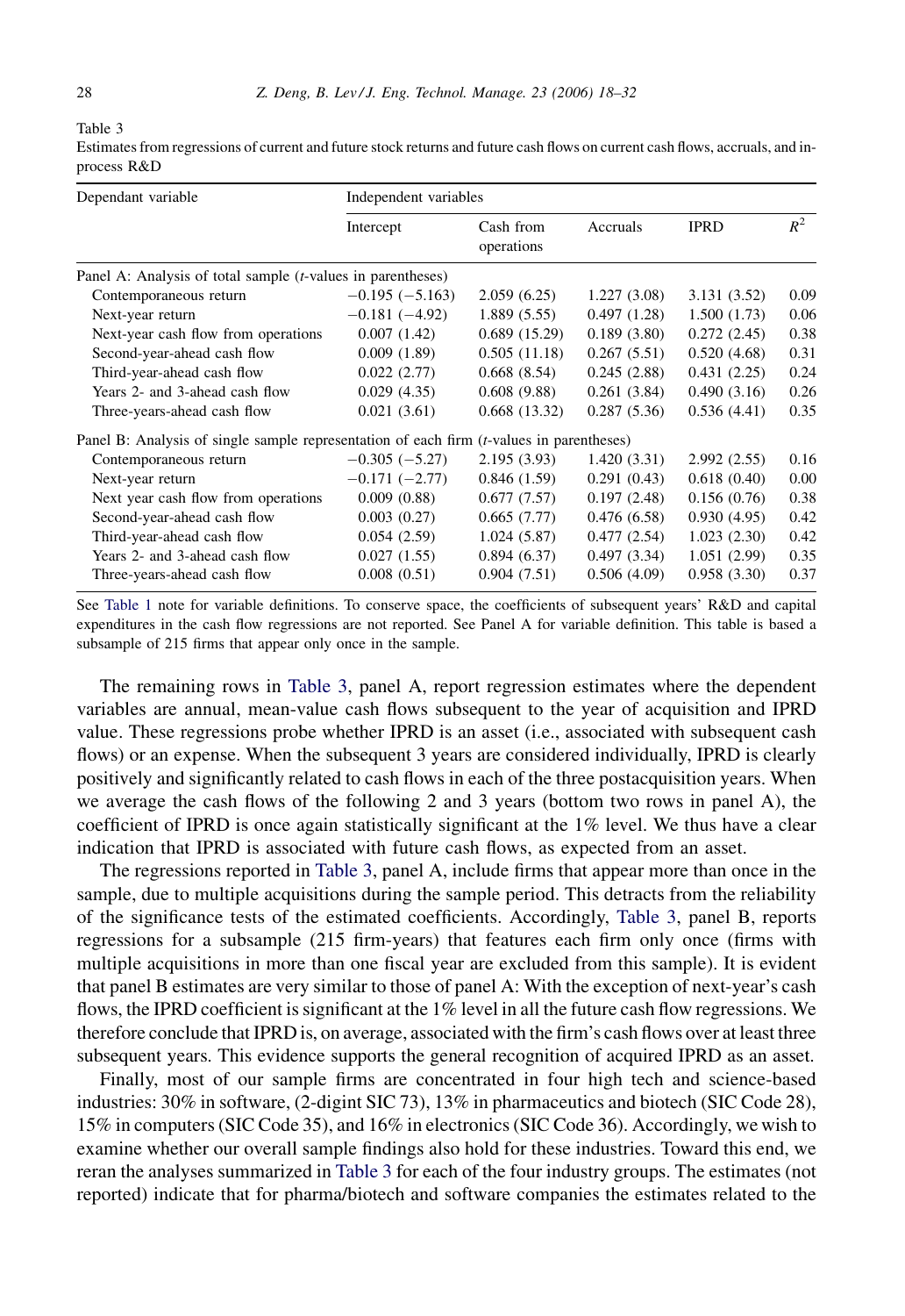<span id="page-11-0"></span>association between IPRD and subsequent cash flows are similar to those of the total sample. However, the association between IPRD and subsequent cash flows is substantially weaker for the computers and electronics companies, probably indicating that the technology acquisitions made during the 1990s in these industries were not particularly successful (as confirmed later by the burst of the technology bubble in 2000–2001).

### 5. But is it reliable?

Generally accepted accounting principles (GAAP) and accounting scholars make a distinction between the *relevance* and *reliability* of financial measures and information. Although the dividing line between the two concepts is somewhat hazy, relevance generally refers to the impact of the information on decision makers (e.g., earnings are relevant to investors because their release is generally associated with stock price changes), and reliability refers to the uncertainty properties of the estimates that underlie the information. A frequently used reliability criterion stipulates that close estimates of a given phenomenon should result from several estimators working independently and having access to the same data. Thus, for example, the historical cost of fixed or financial assets is a reliable measure, because independent estimators are likely to arrive at the same cost figure. In contrast, the estimate of an impairment (value loss) of an asset, which often requires the prediction of future cash flows to be generated by the asset, is likely to be substantially less reliable than historical cost figures, because independent estimators of impairment of a given asset are likely to generate widely different estimates of future cash flows and the consequent impairment, even when using the same available information.

GAAP requires accounting measures, such as assets recognized on the balance sheet, to be both relevant and reliable. The criteria and dividing line for both concepts, however, are not well defined by GAAP. Thus, for example, it is not clear from GAAP what degree of variability of independent estimates will render a certain measure or estimate unreliable.

In empirical research, relevance of financial information is generally validated by an association between the information (e.g., earnings, goodwill estimates) and the consequences of the actions taken by the presumed information users (e.g., stock price changes, trading volume). Due to certain vagueness of the concept, reliability is less amenable to empirical testing. [Ijiri and Jaedicke \(1996\)](#page-14-0) proposed operational measures for reliability and the related attribute—objectivity:

 $A$  measure of objectivity:  $\ldots$  We are now concerned with the degree of unanimity or the degree of variability of x. One commonly used statistical measure of the variability of a set of observations is the variance. We may, therefore, use this as an indicator of the degree of objectivity of the given measurement system in measuring the given object.... The concept of reliability: ...In general, a system is said to be reliable if it works in the way it is supposed to work. For example, a barometer is said to be reliable if it reflects accurately the actual barometric pressure. ...However, there is another aspect of reliability, which is especially important in dealing with reliability of an accounting information system. Consider the following question about the barometer example given above: ''Is the barometer a reliable indicator of tomorrow's weather?'' In this case, the question is not whether the barometer indicates the actual barometric air pressure, but rather whether the barometer reading can be used for predicting tomorrow's weather. This type of question is more user-oriented. It is also the type of question which is of importance in evaluating the reliability of accounting measurements'' (pp. 477–478).

Thus, Ijiri and Jaedicke propose two operational dimensions for the assessment of reliability/ objectivity: variability of estimates, and predictive-ability. We combine these two dimensions in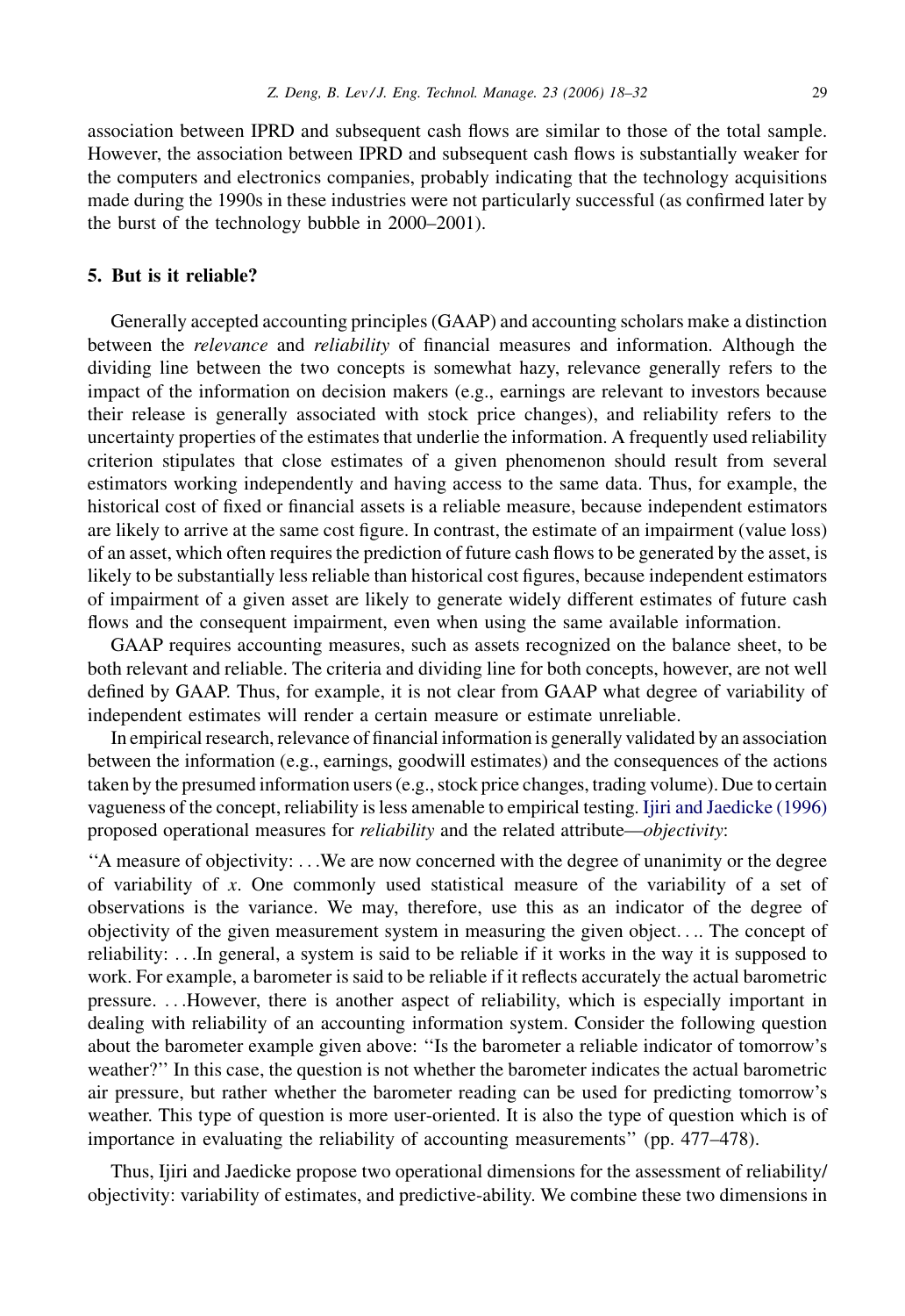an initial assessment of the reliability/objectivity of IPRD estimates. Specifically, IPRD values, if reliable, are presumably used by investors to assist in the prediction of future enterprise cash flows. The reliability/objectivity of the IPRD estimates can thus be inferred from the *variance* of associated future cash flows. One way of operationalizing this assessment is to regress the variance of future cash flows (the object of prediction) on current IPRD values (the predictors). Stated differently, if IPRD values are associated with a low variability of future cash flows, the IPRD value can be considered relatively reliable and objective. If, on the other hand, IPRD values are associated with a high variability of future cash flow, then IPRD values cannot be considered reliable predictors of cash flows.11 To be sure, this test of reliability/objectivity of IPRD values is a limited one, ignoring various aspects of the multifaceted concept of reliability, such as the variance of different estimates of IPRD done by several appraisers (which, of course, is not publicly known).

We operationalize the reliability/objectivity assessment of in-process R&D (IPRD), by regressing the 4-year (years  $t + 1$  through  $t + 4$ ) standard deviation of a firm's operating cash flows-per-share on year-t IPRD and on capital expenditures. The two independent variables are also measured per-share. We use capital expenditures – a recognized asset by accountants – as a benchmark for IPRD, since reliability/objectivity are clearly relative terms. Thus, our regressions will indicate the reliability of IPRD relative to that of capital expenditures (physical assets). Alternatively, we use the standard deviation of the change in 4-year future cash flow as the dependent variable, since investors may be interested in predicting cash flow growth, in addition to the absolute values of cash flows. We add to the regressions two control variables that were shown to be associated with cash flows variability: firm size – the natural logarithm of market value of equity (Compustat item 199 times item 54) at the beginning of the IPRD expensing year (size is negatively associated with cash flow volatility), and financial leverage – the ratio of debt to equity plus debt (leverage is positively associated with cash flow volatility). We scale (deflate) the capital expenditures and IPRD variables by stock price, and alternatively by sales-per-share at the beginning of the year. $12$ 

[Table 4](#page-13-0) provides the estimates from several versions of the regressions described above. The pair of columns on the left indicate that when the standard deviation of cash flows is regressed on the two variables – capital expenditures, and IPRD – the variables are positively and significantly associated with cash flow volatility, with the coefficient of IPRD (0.096) substantially lower than that of capital expenditures (0.229). Thus, IPRD is not associated with a higher cash flow variability than capital expenditures. Quite the contrary, when the dependent variable is the standard deviation of cash flow *changes* (two columns on the right), the two variables are highly statistically significant (IPRD,  $t$ -value = 3.09), and the coefficient of IPRD (0.265) is still smaller than the coefficient of capital expenditures  $(0.320)$ .<sup>13</sup> Thus, to the extent that association with subsequent volatility of cash flows indicates certain aspects of reliability or objectivity of estimates, our test suggests that the reliability of IPRD is not lower, and indeed perhaps higher, than that of capital expenditures, which are recognized by GAAP as assets.

When firm size and financial leverage are added to the regressions, both are highly significant in the expected direction, but the coefficients of IPRD become insignificant. Accordingly, we

<sup>&</sup>lt;sup>11</sup> A similar approach to the assessment of reliability of internal R&D (not IPRD) was used by [Kothari et al. \(2002\)](#page-14-0), using future earnings, rather than cash flows.

 $12$  To mitigate the impact of outliers, we winsorize observations at the top and bottom one percentile of the variables' distribution.

 $13$  We obtain similar results when the variables in the regression are scaled by sales.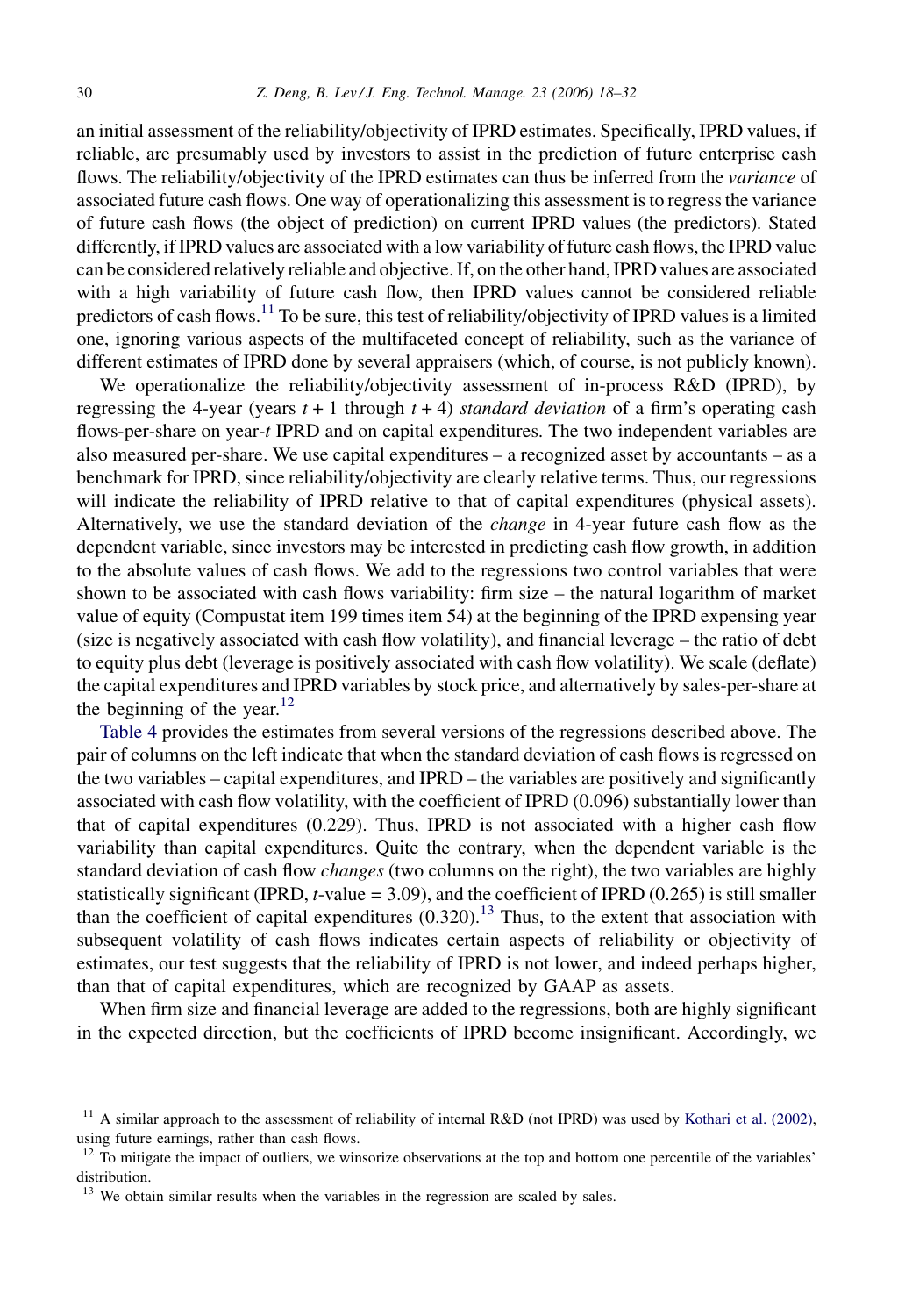<span id="page-13-0"></span>Table 4

| Independent variables | Standard deviation of cash flows |                 | Standard deviation of cash flow changes |                 |  |
|-----------------------|----------------------------------|-----------------|-----------------------------------------|-----------------|--|
| Intercept             | 0.036(10.13)                     | 0.084(7.38)     | 0.038(6.57)                             | 0.110(5.89)     |  |
| Capital expenditures  | 0.229(3.54)                      | 0.147(2.20)     | 0.320(3.05)                             | 0.153(1.41)     |  |
| <b>IPRD</b>           | 0.096(1.89)                      | $-0.024(-0.45)$ | 0.265(3.09)                             | 0.060(0.67)     |  |
| Firm size             |                                  | $-0.006(-4.56)$ |                                         | $-0.010(-4.18)$ |  |
| Leverage              |                                  | 0.083(4.07)     |                                         | 0.150(4.69)     |  |
| N                     | 337                              | 337             | 337                                     | 337             |  |
| Adjusted $R^2$        | 0.04                             | 0.13            | 0.05                                    | 0.14            |  |

Estimates of regressions of cash flow variability on capital expenditures, IPRD, and control variables (t-values in parentheses)

Standard deviation of cash flows is cash flows from operations (CFO; Compustat data #308) per share, calculated using four annual cash flows for years  $t + 1$  through  $t + 4$ . Standard deviation of cash flow changes is changes in operating cash flows per share for years  $t + 1$  through  $t + 4$ . Capital expenditures is Compustat data #128 divided by the weighted average number of shares outstanding during year t (Compustat data #54). IPRD is in-process R&D (data #388) divided by the weighted average number of shares outstanding during year t. All of the per share variables above are scaled by the beginning-of-year-t stock price. Firm size is the natural logarithm of market value of equity (Compustat data #199  $\times$  data #54). Leverage is the sum of long-term debt (data #9) and current portion of long-term debt (data #34), divided by the sum of long-term debt and the market value of equity. Observations in excess of the top and bottom one percentiles are deleted.

conclude that our tentative tests of reliability indicate that IPRD value estimates are not less reliable than estimates of capital expenditures.

### 6. Concluding remarks

The FASB has tentatively concluded that acquired in-process R&D (IPRD) should be capitalized and tested periodically for impairment. This conclusion is sure to be debated and contested by executives who are comfortable with the current immediate expensing rule for IPRD. It is imperative, therefore, to provide empirical evidence pertinent to the FASB's decision. Our empirical findings, based on sample IPRD cases spanning the years 1986–2000, support the FASB's capitalization decision: We find that IPRD is, on average, significantly associated with future cash flows of at least 3 years. This evidence also suggests an amortization period for IPRD of at least 3 years. A preliminary reliability test suggests that the reliability or objectivity of IPRD values are no worse than those of capital expenditures, which are recognized by GAAP as an asset.

It should be borne in mind that our findings concerning IPRD being an asset hold on average. Such findings do not rule out specific cases where IPRD fails to generate benefits and should be expensed. Hence the importance of the individual impairment test prescribed by the FASB. Yet, accounting standards are aimed at the average or typical case, similar to our findings, and in this sense our estimates support the current FASB proposal to capitalize IPRD.

# Acknowledgments

We are grateful to Jonathan Glover and a reviewer for helpful comments and suggestions.

### References

Aboody, D., Lev, B., 1998. The value-relevance of intangibles: the case of software capitalization. Journal of Accounting Research (Suppl.), 161–191.